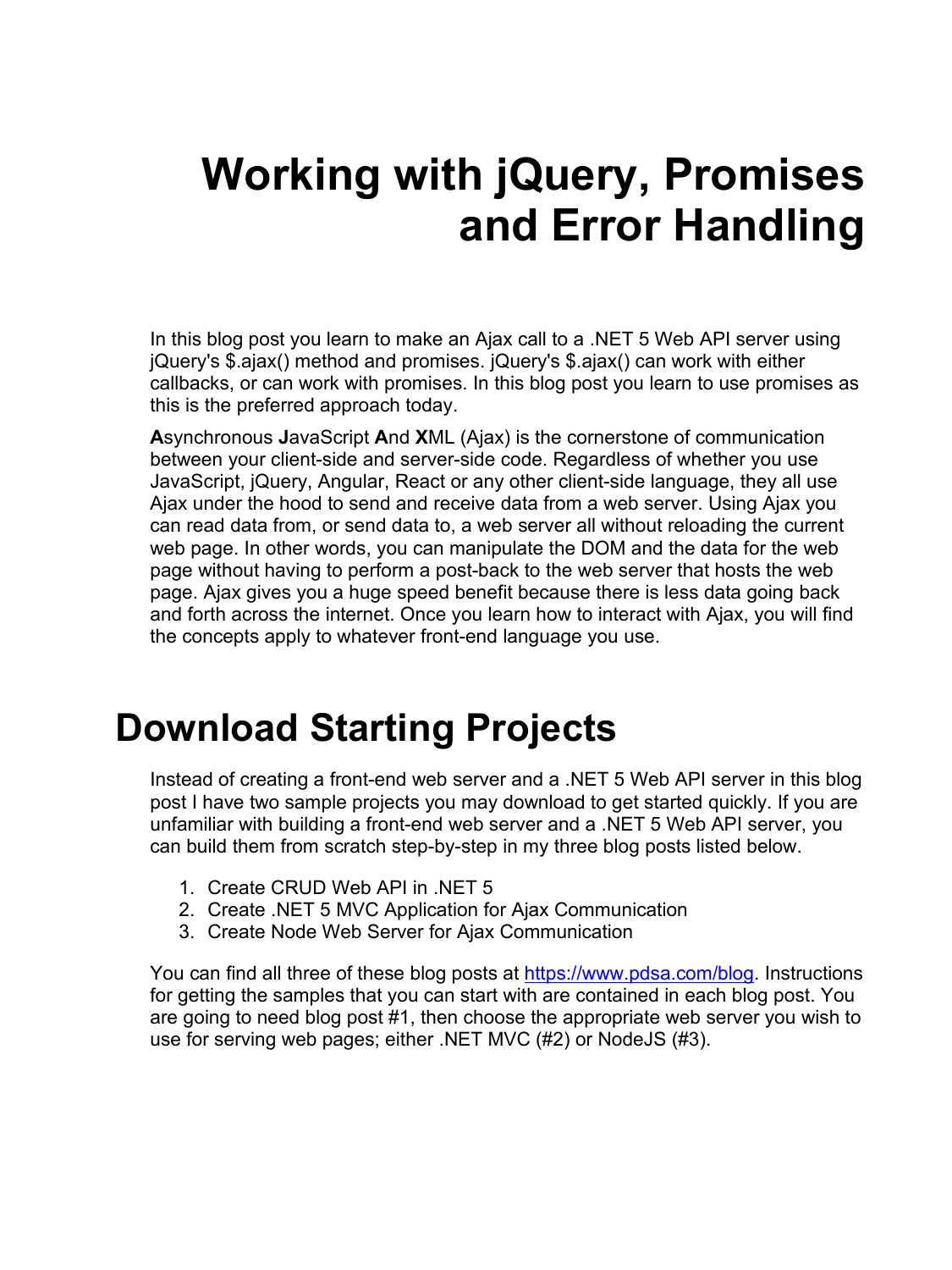#### **Start Both Projects**

After you have reviewed the blog posts and downloaded the appropriate sample projects to your hard drive, start both projects running. The first project to load is the Web API project. Open the **WebAPI** folder in VS Code and click on the **Run | Start Debugging** menus to load and run the .NET Web API project.

Open the **AjaxSample** folder in VS Code.

If you are using node, open the **AjaxSample** folder in VS Code, open a Terminal window and type **npm install**. Then type **npm run dev** to start the web server running and to have it display the index page in your browser.

If you are using the .NET MVC application, open the **AjaxSample-NET** folder in VS Code and click on the **Run | Start Debugging** menus to load and run the .NET MVC project. The index.cshtml page should now be displayed in your browser window.

### **Try it Out**

Go to your browser for the front-end web server (localhost:3000) and you should see a page that looks like [Figure 1.](#page-2-0) If your browser looks like this, everything is working for your front-end web server.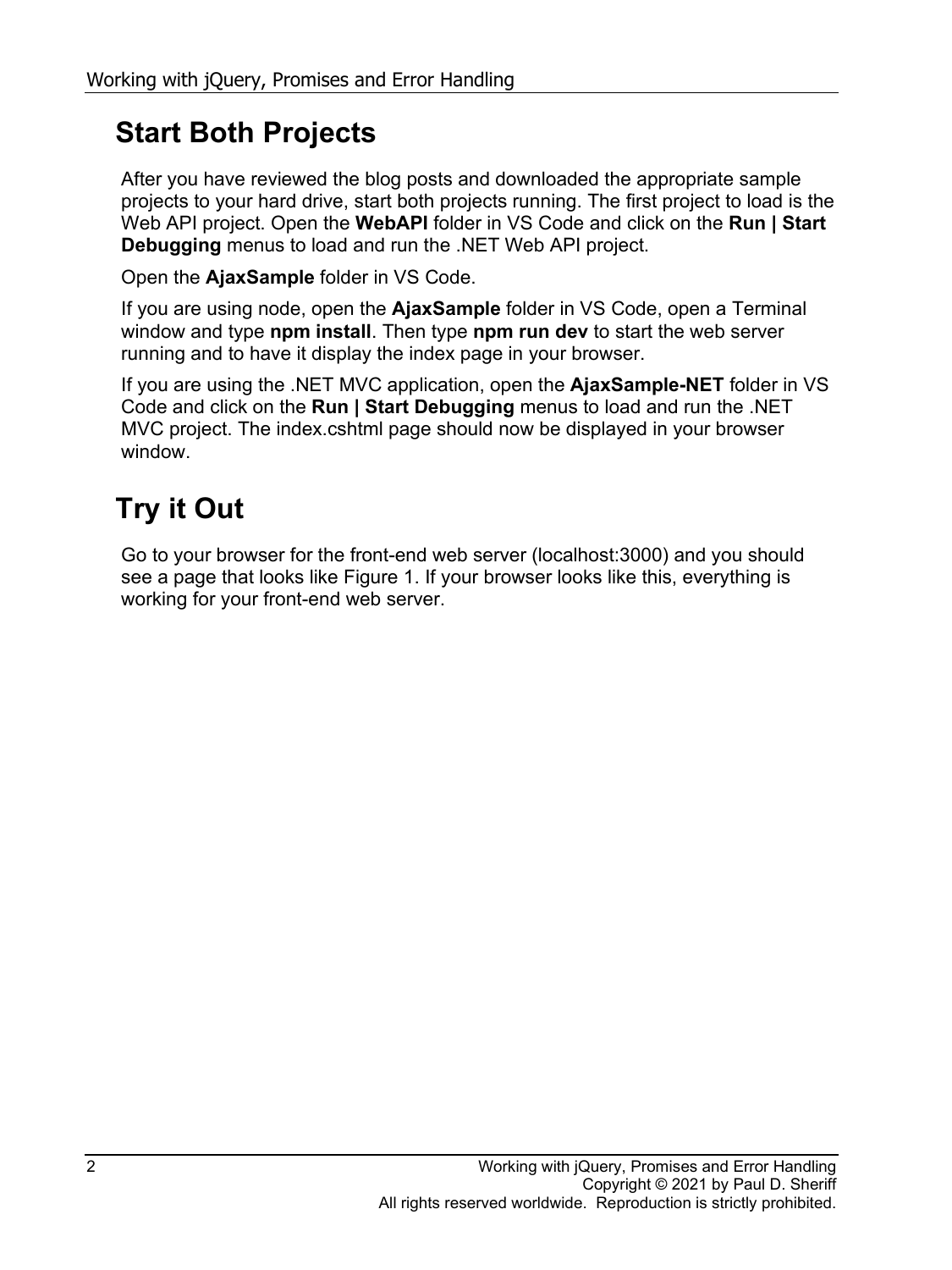| Ajax Samples                         | ×<br>$\div$              |  |     |                |  |              |   |  | П                     | $\times$ |
|--------------------------------------|--------------------------|--|-----|----------------|--|--------------|---|--|-----------------------|----------|
| C<br>$\rightarrow$                   | 1 localhost:3000/samples |  | @ ☆ | $\overline{G}$ |  | $\mathsf{m}$ | ⊕ |  |                       |          |
| <b>Ajax Samples</b>                  |                          |  |     |                |  |              |   |  |                       |          |
| Bring up console window              |                          |  |     |                |  |              |   |  |                       |          |
| Product ID                           | 0                        |  |     |                |  |              |   |  |                       |          |
| Product Name                         | A New Product            |  |     |                |  |              |   |  |                       |          |
| Product Number                       | <b>NEW-999</b>           |  |     |                |  |              |   |  |                       |          |
| Color                                | Red                      |  |     |                |  |              |   |  |                       |          |
| Cost                                 | 10.00                    |  |     |                |  |              |   |  |                       |          |
| Price                                | 25.00                    |  |     |                |  |              |   |  |                       |          |
| Sell Start Date                      | 1/15/2021                |  |     |                |  |              |   |  |                       |          |
|                                      |                          |  |     |                |  |              |   |  |                       |          |
| <b>Get Products</b><br>Get a Product | <b>Insert Product</b>    |  |     | Update Product |  |              |   |  | <b>Delete Product</b> |          |

<span id="page-2-0"></span>Figure 1: This is the starting project from which you are going to build your CRUD logic using Ajax and .NET 5.

Open the Browser Tools in your browser, usually accomplished by clicking the F12 key. Click the **Get Products** button and you should see the product data retrieved from the Product table in the AdventureWorksLT database and displayed in your console window.

## **Install jQuery**

If you have not already done so, you need to install jQuery into your node server project. If you are using the MVC application, jQuery is already installed, so you can skip to the next section of this blog post. Open the Terminal window in VS Code in your node server project and type the following command.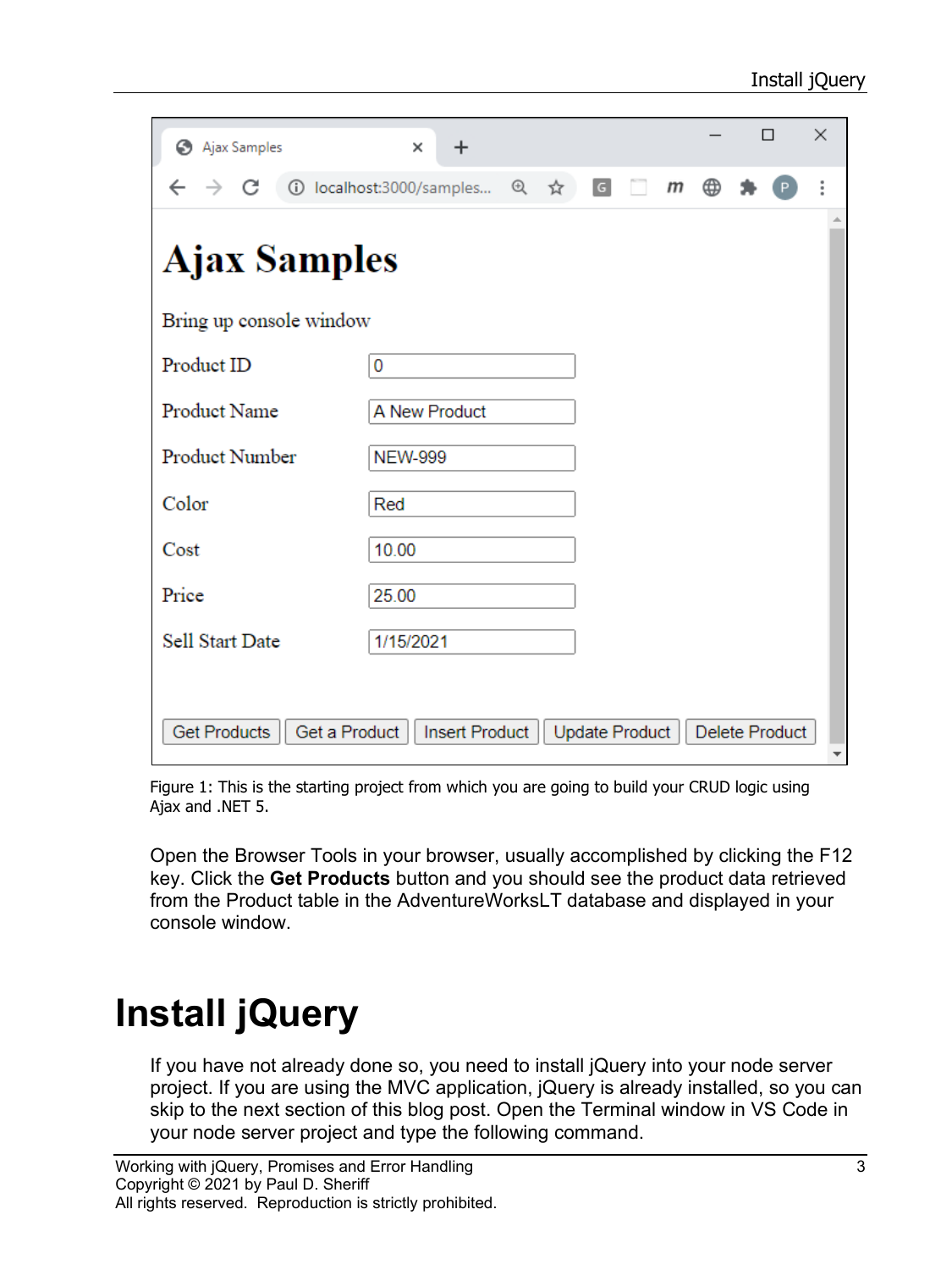```
npm install jquery
```
After jQuery has been installed, open you index page and add a new <script> tag to use jQuery before all other <script> tags on the page.

```
<script src="/node_modules/jquery/dist/jquery.min.js"></script>
```
### **Get all Products**

Using callbacks is an older method of getting notification that something has succeeded or failed. Promises have been around for many years now and is how you should be checking for success or failure of an Ajax call. In this next section of this blog post you are going to duplicate the two functions you wrote above for getting and inserting product data using Promises.

The complete get() function is shown in [Listing 1.](#page-3-0) This code uses the .done() method to be notified the jQuery Ajax call has completed successfully. It uses the .fail() method to be notified of any error that occurred. The .always() method is run regardless of whether the call succeeded or not. The settings object passed to the \$.ajax() method is the same as what you used previously, you just omit the success, error and complete callback functions.

```
function get() {
   $.ajax(URL)
     .done(function (data) {
       displayMessage("Products Retrieved");
       console.log(data);
     })
     .fail(function (error) {
       handleAjaxError(error);
     })
     .always(function () {
      console.log("In the always() method");
     });
}
```
<span id="page-3-0"></span>Listing 1: Retrieve data using an Ajax promise.

#### **Try it Out**

Copy the get() function from [Listing 1](#page-3-0) into the index.html page and save your changes. Go to the browser and click on the Get Products button and you should see all the same 200+ product objects appear in the console window.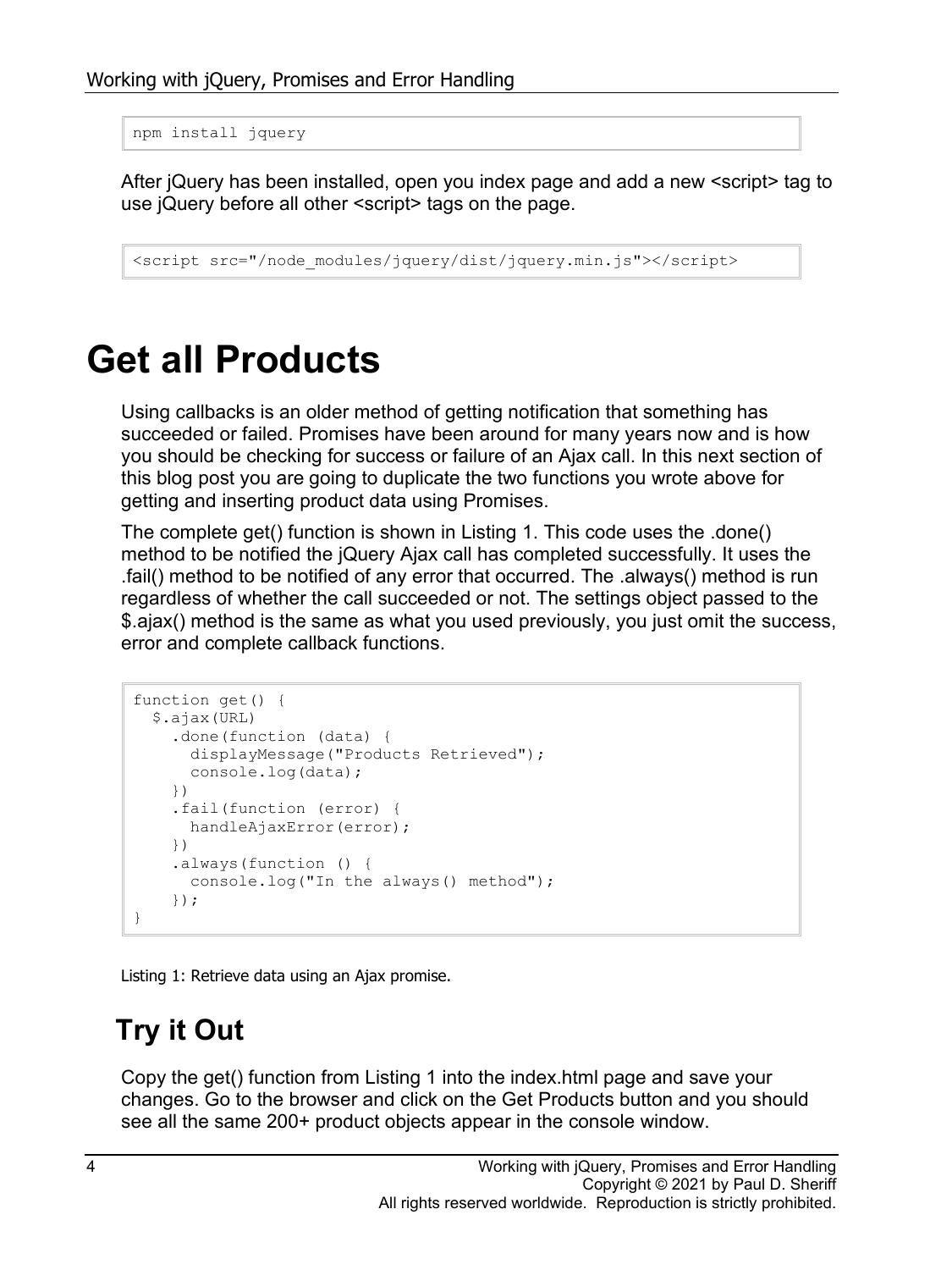#### **Passing in Settings Object**

When performing a GET to retrieve data from a Web API server you can just pass in the URL. However, the \$.ajax() method can also take a literal settings object where you can set various properties to tell how \$.ajax() to make the call. For example, the code shown in [Listing 1](#page-3-0) is equivalent to the code shown in [Listing 2.](#page-4-0) The literal object you pass to \$.ajax() can have one or several properties set. You can see the complete list of properties at [https://api.jquery.com/jquery.ajax/.](https://api.jquery.com/jquery.ajax/)

```
function get() {
   $.ajax({
    url: URL,
     type: "GET",
     contentType: "application/json"
   })
     .done(function (data) {
       displayMessage("Products Retrieved");
       console.log(data);
     })
     .fail(function (error) {
       handleAjaxError(error);
     })
     .always(function () {
       console.log("In the always() method");
     });
}
```
<span id="page-4-0"></span>Listing 2: Pass in a settings object to inform \$.ajax() how to process the Ajax call.

## **Get a Single Product**

To retrieve a single product from the Web API you include the unique product identifier on the URL as shown in [Listing](#page-5-0) 3. Once you get the data back from the server, display the product in the input fields by calling the setInput() function.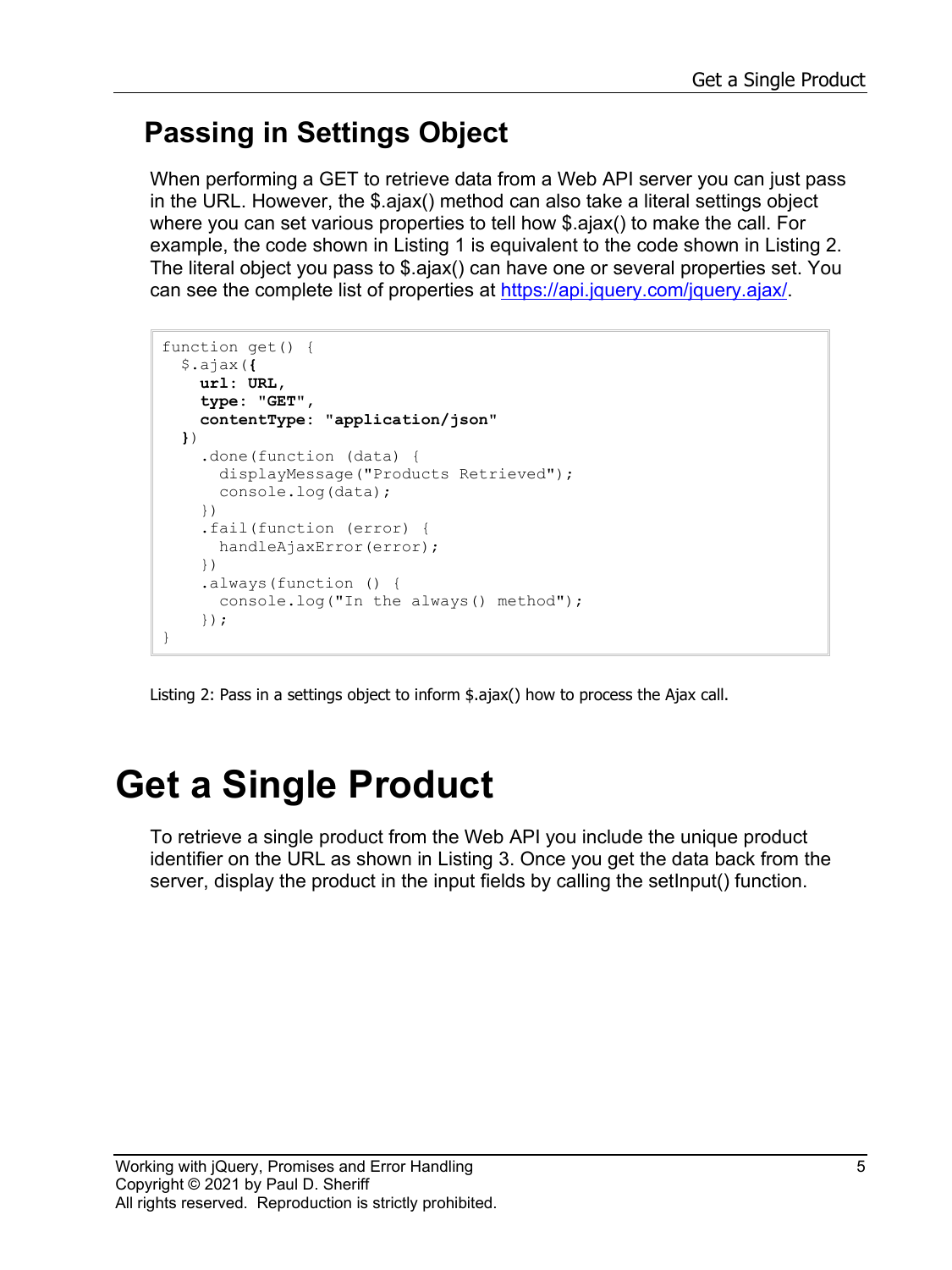```
function getProduct() {
   $.ajax(URL + "/" + getValue("productID"))
     .done(function (data) {
      displayMessage("Product Retrieved");
      console.log(data);
     setInput(data);
     })
     .fail(function (error) {
      handleAjaxError(error);
     })
     .always(function () {
       console.log("In the always() method");
     });
}
```
<span id="page-5-0"></span>Listing 3: Retrieve a single product by passing the product id on the URL.

### **Try it Out**

Save the changes on the index page and go back to your browser. Fill in a product id in the input field and click on the Get a Product button. You should see the data for that product appear in the various input fields on the page.

### **Insert a Product**

Change the insertProduct() function to look like [Listing 4.](#page-6-0) Notice that you set the *data* property of the literal object to the stringified version of the literal product object returned from the getFromInput() function.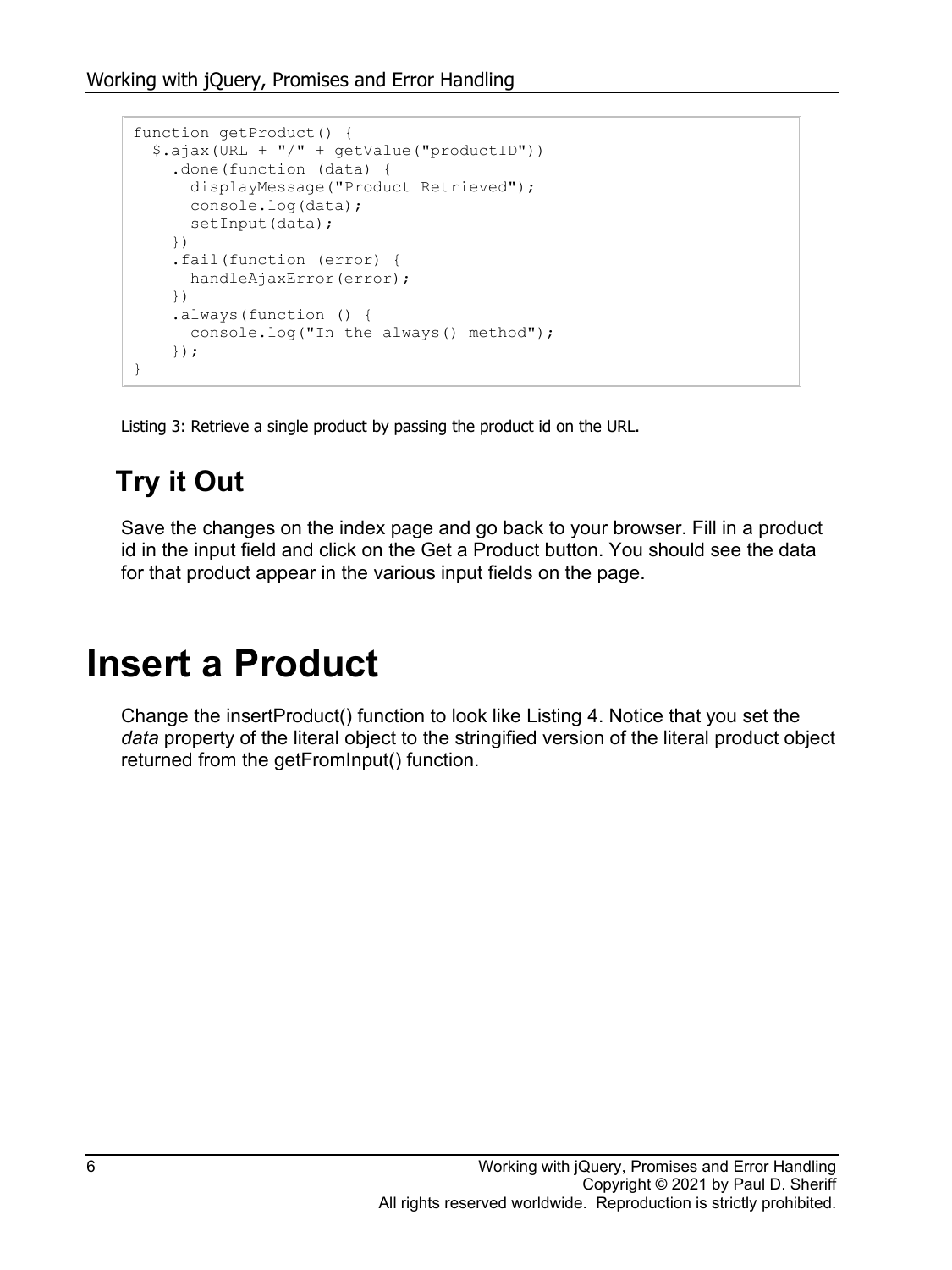```
function insertProduct() {
  // Gather data from user input
   let product = getFromInput();
   $.ajax({
    url: URL,
     type: "POST",
     contentType: "application/json",
     data: JSON.stringify(product)
   })
     .done(function (data) {
       displayMessage("Product Inserted");
       console.log(data);
      setInput(data);
     })
     .fail(function (error) {
      handleAjaxError(error);
     })
     .always(function () {
      // Called everytime
     });
}
```
<span id="page-6-0"></span>Listing 4: Insert a product using Ajax promises.

### **Try it Out**

Save your changes on the index page. Go to the browser and click on the Insert Product button and you should see the new product data appear in the input fields with the new product id filled in.

### **Update a Product**

When you want to update a product, pass the product id on the URL, stringify the literal product object and place it into the *data* property, and set the *type* property to "PUT" as shown in [Listing 5.](#page-7-0)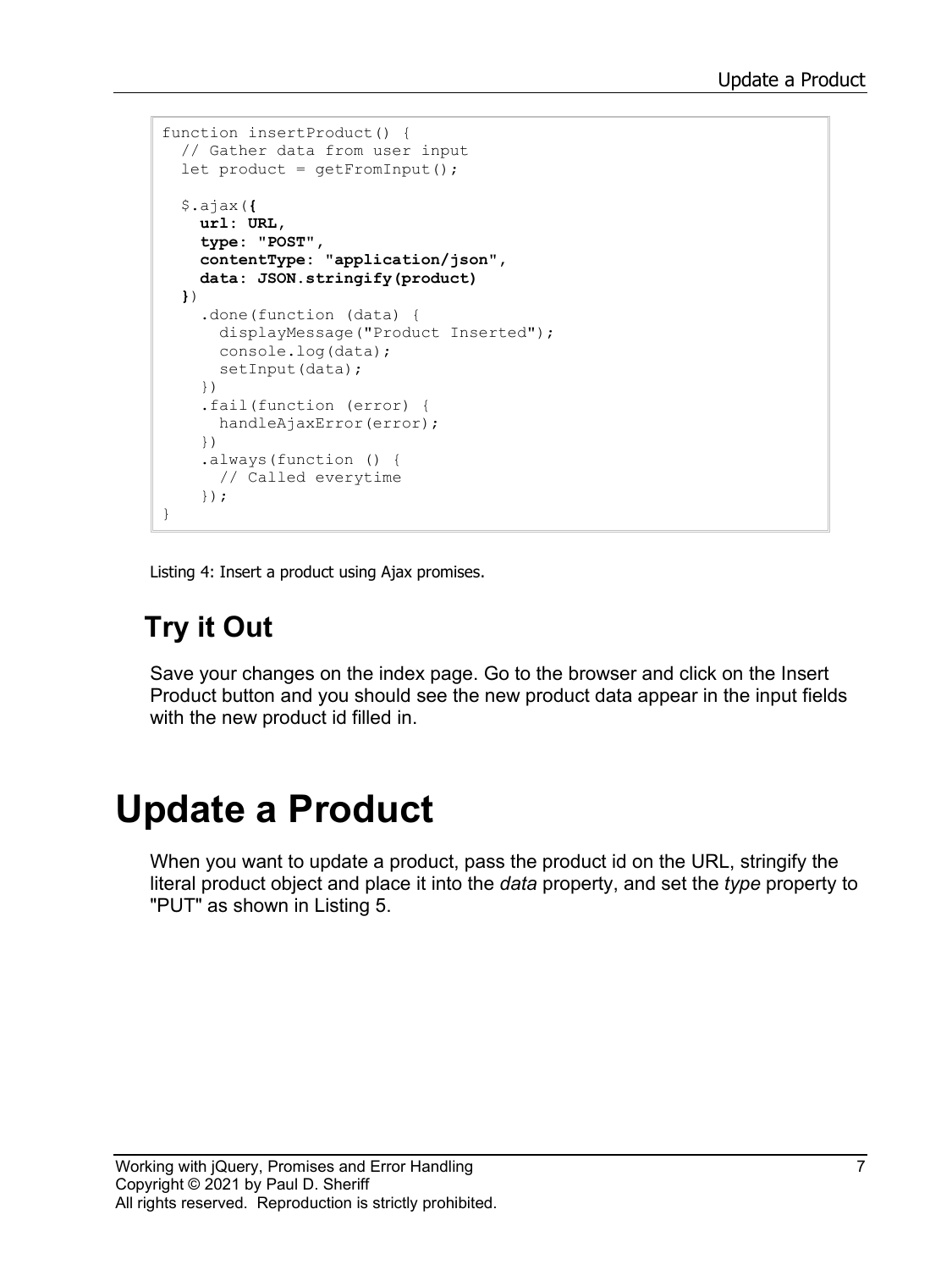```
function updateProduct() {
  // Gather data from user input
 let product = qetFromInput();
   $.ajax({
    url: URL + "/" + product.productID,
    type: "PUT",
    contentType: "application/json",
    data: JSON.stringify(product)
   })
     .done(function (data) {
      displayMessage("Product Inserted");
      console.log(data);
     setInput(data);
     })
     .fail(function (error) {
      handleAjaxError(error);
     })
     .always(function () {
     // Called everytime
     });
}
```
<span id="page-7-0"></span>Listing 5: Update data using the PUT verb and passing the product id on the URL.

### **Try it Out**

Save your changes on the index page. Go to the browser and put the id of the product to update in the Product ID input field. Click on the Update Product button and you should see the updated product data appear in the input fields.

### **Delete a Product**

Modify the deleteProduct() function on the index page to look like [Listing 6.](#page-8-0) Pass the product id to delete on the URL and set the *type* property to "DELETE".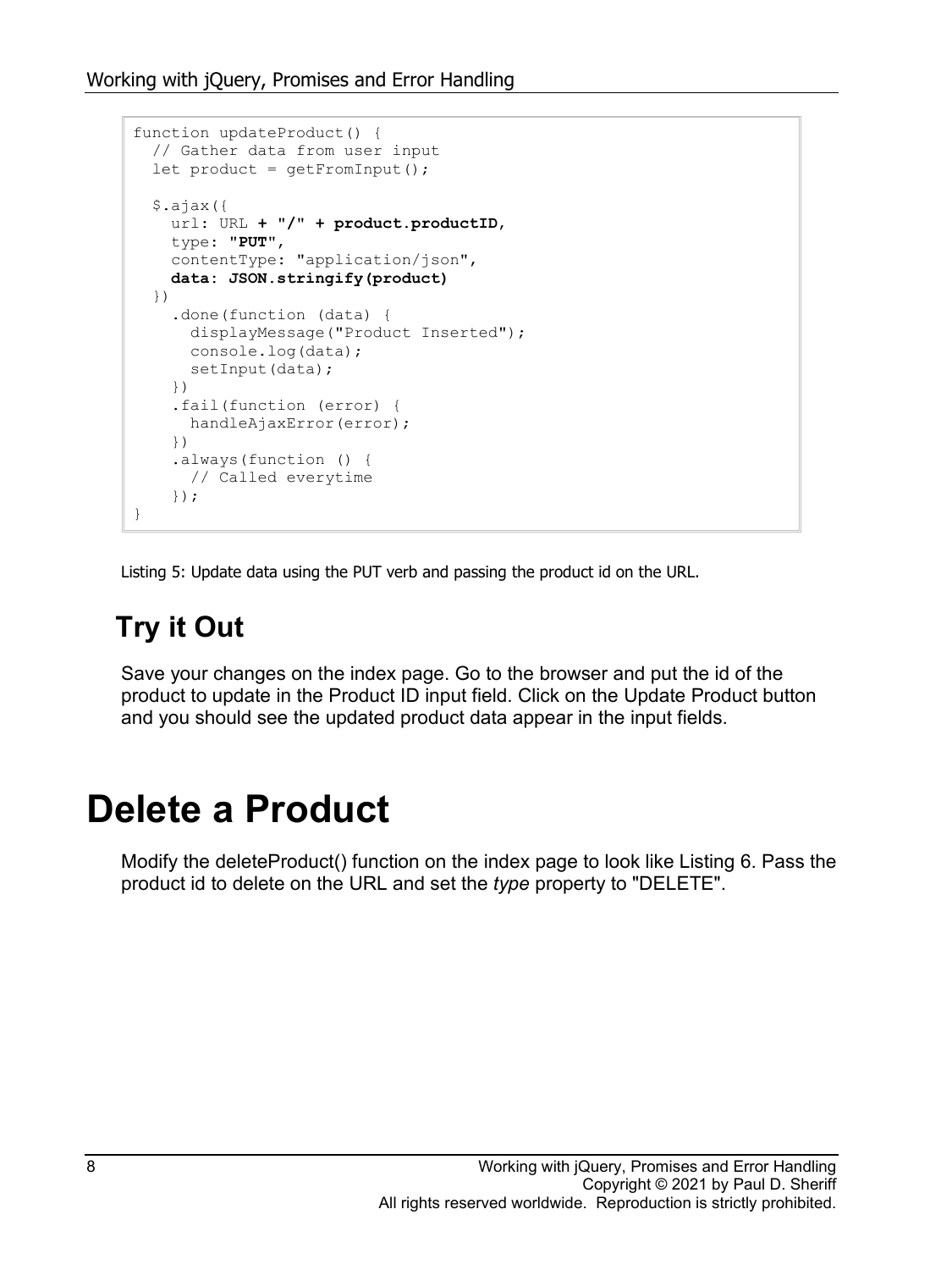```
function deleteProduct() {
  $.ajax({
    url: URL + "/" + getValue("productID"),
    type: "DELETE"
   })
     .done(function (data) {
      displayMessage("Product Deleted");
      console.log(data);
      clearInput();
     })
     .fail(function (error) {
    handleAjaxError(error);
     })
     .always(function () {
      // Called everytime
     });
}
```
<span id="page-8-0"></span>Listing 6: Delete a product by passing the product id on the URL and setting the type to DELETE.

### **Try it Out**

Save the changes to the index page. Go to the browser and fill in the product id to delete in the input field. Click on the Delete Product button and you should see a true value displayed in the console window. The input fields will all be set to a default value.

### **Using Try…Catch with Ajax**

Error checking is important in all applications. When using asynchronous calls, using try…catch may not always be the correct approach for error handling, however. It's not that you can't use a try…catch, but you need to be aware of where you can use it and where you can't.

#### **Incorrect Method of Catching Errors**

Do not wrap a try...catch around the \$.ajax() method call because it is an asynchronous call. The try...catch goes out of scope immediately after the \$.ajax() method has been executed. So, once the promise is fulfilled, the try...catch is out of scope. The code in [Listing 7](#page-9-0) is NOT the correct approach. I have sprinkled some console.log() calls within this code so you can see the order of execution. If you notice that before the .done() method is called, the finally block has already executed. This tells you quite clearly that the try…catch is out of scope prior to the promise being fulfilled.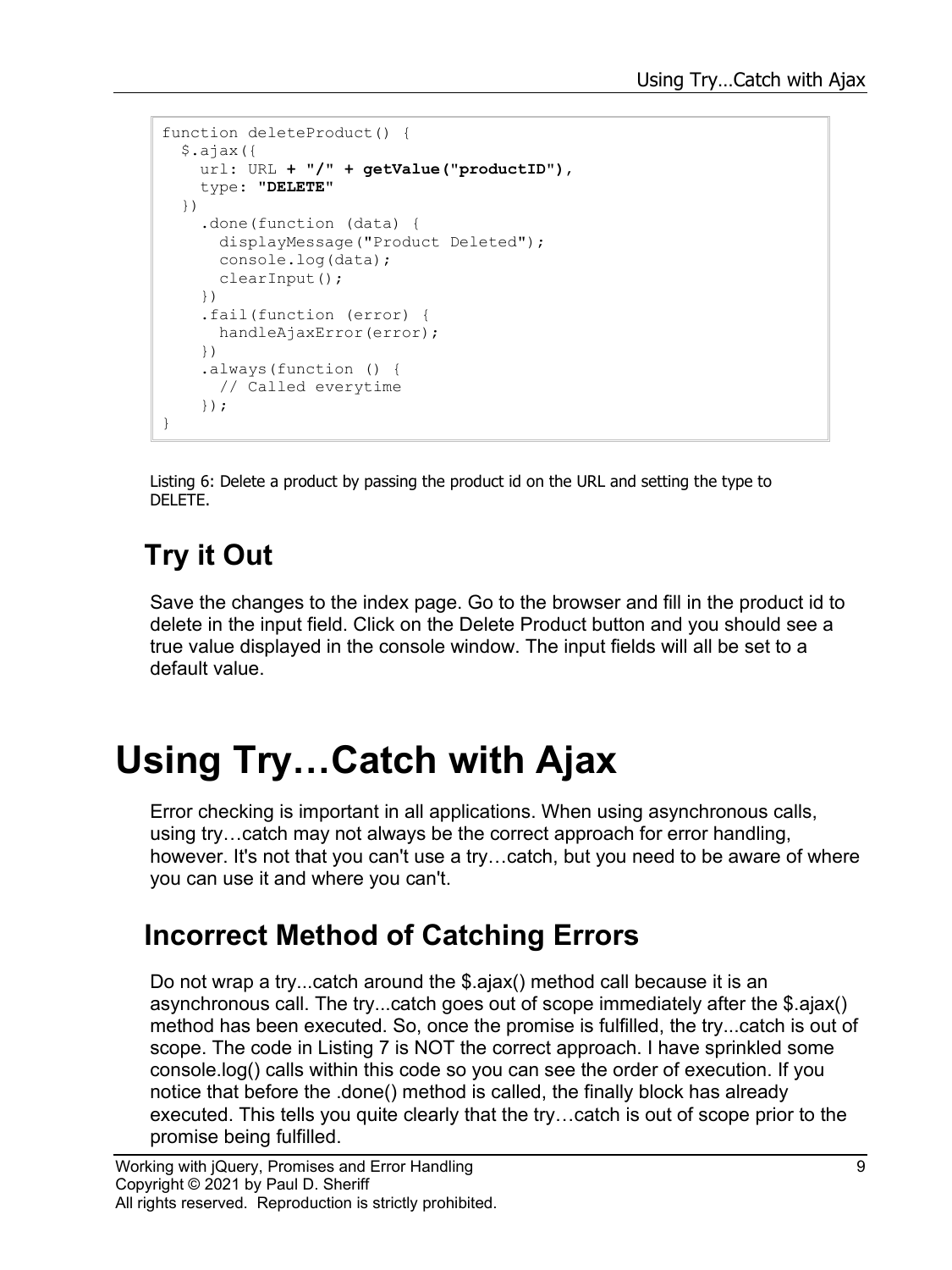```
function incorrectTryCatch() {
   try {
     console.log("In the try block");
     $.ajax({
      url: URL,
      type: 'GET',
      contentType: "application/json"
     })
       .done(function (data) {
         console.log("Retrieved the data");
         console.log(data);
       })
       .fail(function (error) {
        handleAjaxError(error);
       })
       .always(function () {
        console.log("In the always() method");
       });
   } catch (error) {
     console.log("In the catch block");
     console.error(error);
   }
   finally {
     console.log("In the finally block");
   }
   console.log("Ending this function");
}
```
<span id="page-9-0"></span>Listing 7: Don't wrap a try…catch around an asynchronous call as the catch block will be out of scope when the call is completed.

### **Try it Out**

Open the index page and add a new button somewhere by the other buttons on the form.

```
<button type="button" onclick="incorrectTryCatch();">
  Incorrect try...catch Sample
</button>
```
Add the code in [Listing 7](#page-9-0) anywhere within the <script> tags where your other code is located. Save all your changes and go back to the browser. Click on the Incorrect try…catch Sample button and check the results in the console window.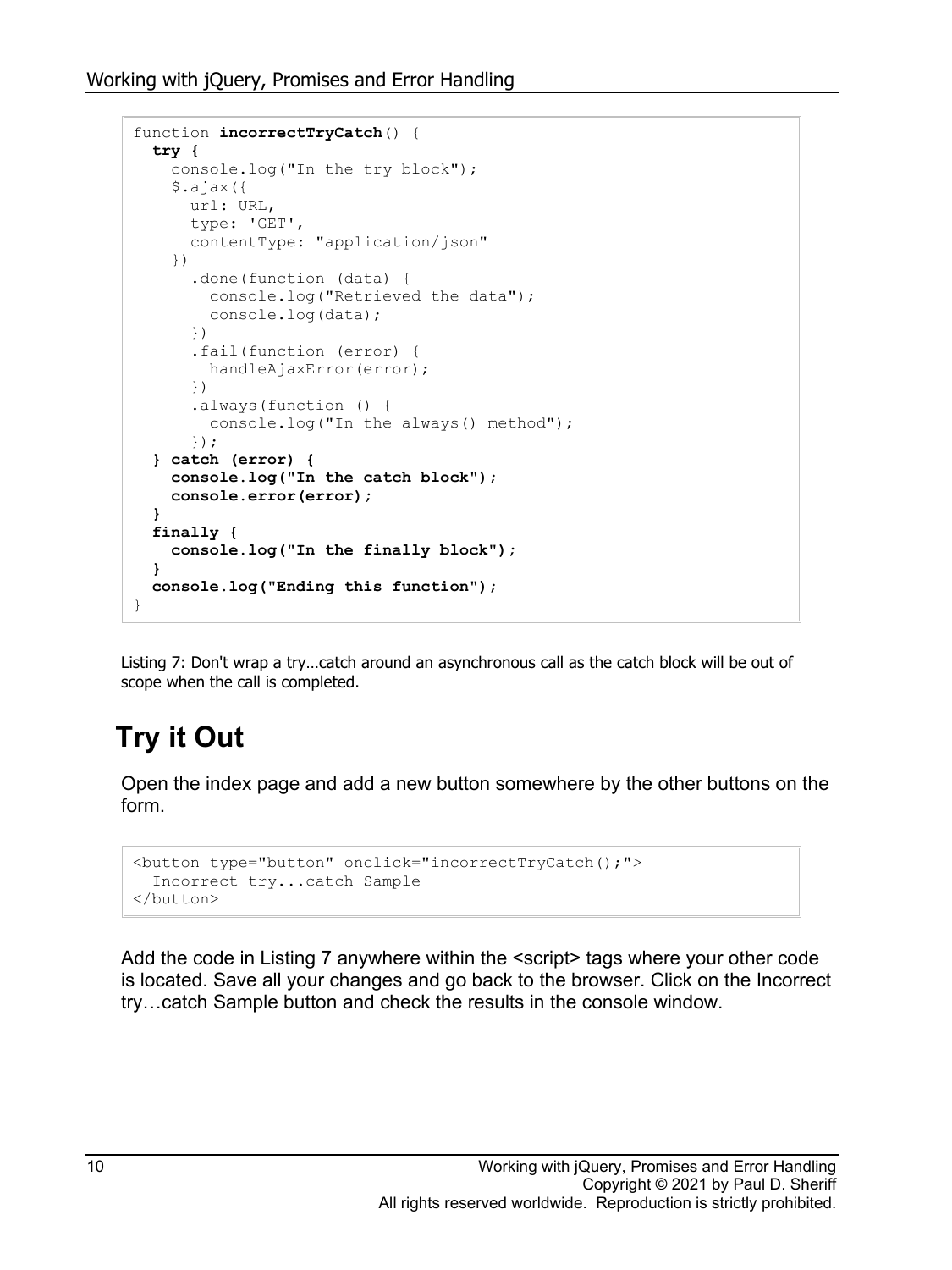#### **Correct Method of using Try…Catch**

Within the .done(), .fail() or .always() methods is where it is ok to place try…catch blocks. Remember, the .fail() method will be invoked if there is a problem with the Ajax call so really there is no need for a try…catch around the entire \$.ajax() call.

```
function correctTryCatch() {
   $.ajax({
    url: URL,
    type: 'GET',
     contentType: "application/json"
   })
     .done(function (data) {
       // NOTE: try...catch belongs within each promise method
       try {
         console.log(data);
       } catch (error) {
         console.error(error);
       }
     })
     .fail(function (error) {
       handleAjaxError(error);
     })
     .always(function () {
       console.log("In the always() method");
     });
}
```
<span id="page-10-0"></span>Listing 8: It is fine to use a try…catch within any individual method of the promise.

### **Try it Out**

Open the index page and add a new button somewhere by the other buttons on the form.

```
<button type="button" onclick="correctTryCatch();">
  Correct try...catch Sample
</button>
```
Add the code in [Listing 8](#page-10-0) anywhere within the <script> tags where your other code is located. Save all your changes and go back to the browser. Click on the Correct try…catch Sample button and check the results in the console window.